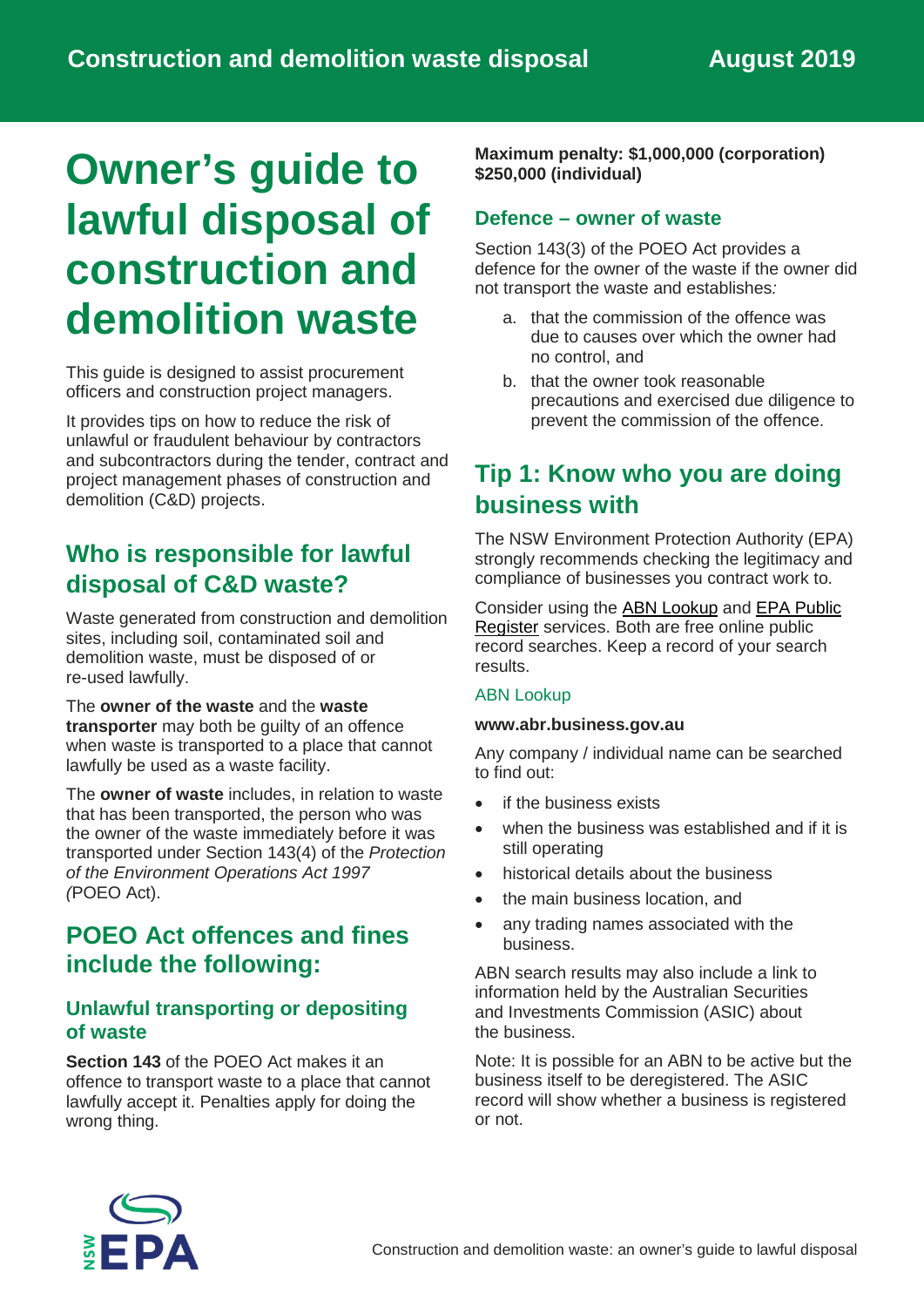#### EPA Public Register

Environment protection licence and notices, including penalty notices, can be searched at:

#### **[www.epa.nsw.gov.au/prpoeoapp](http://www.epa.nsw.gov.au/prpoeoapp)**

Prosecutions and civil proceedings can be searched at:

#### **https:/[/app.epa.nsw.gov.au/casesapp/searchca](http://app.epa.nsw.gov.au/casesapp/searchcases.aspx) [ses.aspx](http://app.epa.nsw.gov.au/casesapp/searchcases.aspx)**

The EPA keeps a public register of all issued licenses, notices (including penalty notices), enforceable undertakings and prosecutions. Records can be searched by a range of criteria, including an individual or company name. Any records returned by a search can be opened to obtain the details. For example:

- If a contractor claims to have an EPA licence, this may be verified by searching the public register and the actual licence document can be accessed.
- A penalty notice record can be opened to obtain the description of the offence and the date the offence was committed.
- A prosecution record can be opened to identify the offence, where and when the individual or corporation was convicted and the penalty imposed.

### **Tip 2: Set clear expectations about lawful waste transport and disposal**

The EPA strongly recommends waste owners set a clear expectation with contractors and subcontractors that lawful transport and disposal of waste is a condition of doing business.

The waste owner often ensures waste transport and disposal price and frequency of service is agreed to and known. The EPA recommends waste owners also ensure the waste leaving their site is being transported to a place that can lawfully receive it.

### **Tip 3: Have a written agreement or contract**

The EPA strongly recommends waste owners:

• enter into a written agreement or contract with the contractor that establishes waste transport and disposal requirements

- ensure any subcontractual arrangements between the primary contractors and their subcontractors are in accordance with the agreement or contract
- consider the tips provided in this document when developing the written agreement or contract with the contractor
- document key actions and retain copies of relevant documents.

## **Tip 4: Know where your waste is going**

Consider what procedures can be put in place before, during and after transportation to ensure you know:

- where the waste is being transported to: and
- that the receival site is permitted to receive the waste.

For example, you could obtain a copy of the development consent and/or environment protection licence of the receival site(s). These documents typically contain the site address, the name of the site operator and the types of waste the site can receive.

There are only very limited circumstances where a receiving site can lawfully receive waste and not hold an environment protection licence or a development consent. In these circumstances, the waste owner could consider requiring an approved notice.

The approved notice is completed by the landowner / occupier stating the receiving site can lawfully receive the waste. This approved notice should contain the address of the facility, the name of the owner / occupier of the site and the types of waste the site can receive. With this information, the waste owner could make further checks if necessary.

The form of approved notice to be used in the absence of a licence or development consent is available from the EPA's [website,](https://www.epa.nsw.gov.au/licensing-and-regulation/legislation-and-compliance/notices-and-other-reg-docs) titled Notice under section 143 of the POEO Act 1997.

# **Tip 5: Get proof of lawful disposal before paying**

The EPA recommends waste owners consider requiring proof the waste was lawfully disposed of before paying the contractor or subcontractor for